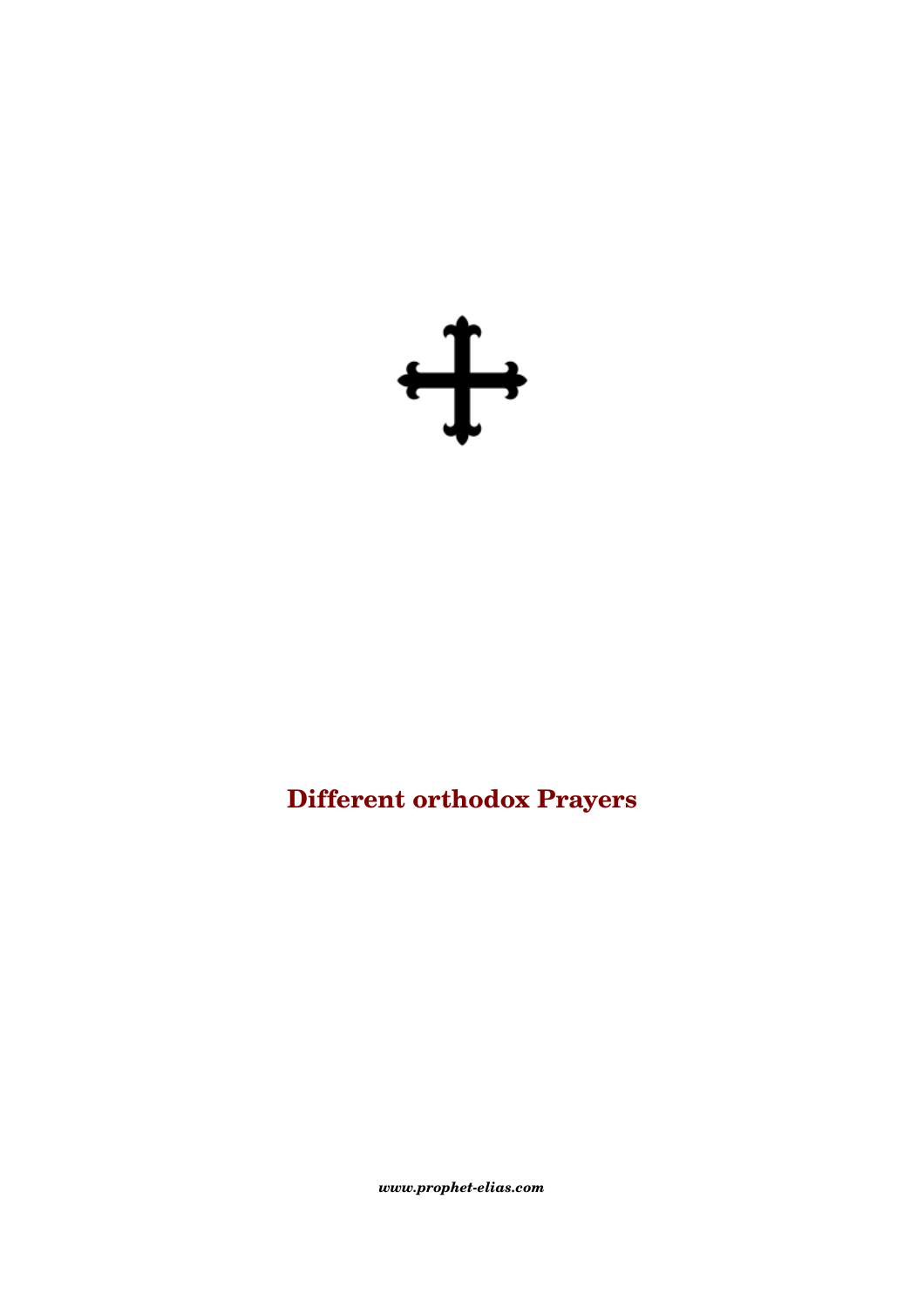

## *PRAYER FOR THE GRANTING OF PRAYER*

**St. John of Kronstadt, "My Life in Christ"**

**O Allmerciful Lord! Grant me the divine gift of holy prayer, flowing from the depth of my heart. Gather together the dispersed thoughts of my mind, that it may always strive towards its Creator and Savior. Destroy the burning arrows of the evil one, which tear me away from Thee. Quench the flame of the passionate thoughts that devour me during prayer. Cover me with the grace**  of Thy Most-holy Spirit, that to the **very end of my sinful life I may love Thee alone with all my heart, all my soul and mind, and all my strength, and in the hour when my soul takes leave of my mortal body, O Sweetest Jesus, take into Thy hands my spirit when Thou comest into Thy Kingdom. Amen.**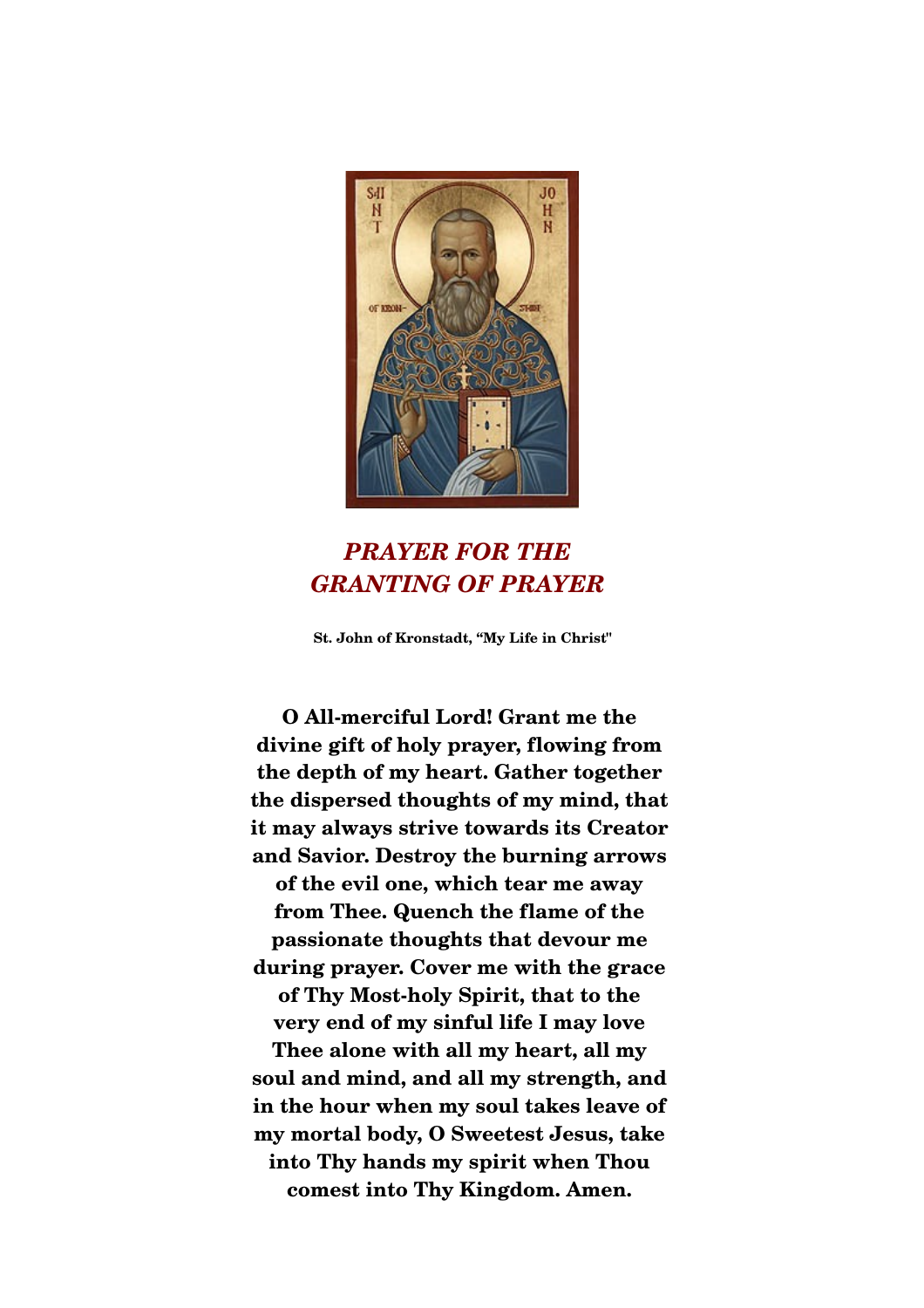

### *BLESS MY ENEMIES, O LORD*

**St. Nicolai of Zica** 

*Bless my enemies, O Lord. Even I bless them and do not curse them.* 

**Enemies have driven me into Thy embrace more than friends have. Friends have bound me to earth, enemies have loosed me from earth and have demolished all my aspirations in the world. Enemies have made me a stranger in worldly realms and an extraneous inhabitant of the world. Just as a hunted animal finds safer shelter than an unhunted animal does, so have I, persecuted by enemies, found the safest sanctuary, having ensconced myself beneath Thy tabernacle, where neither friends nor enemies can slay my soul.** 

*Bless my enemies, O Lord. Even I bless them and do not curse them.* 

**They, rather than I, have confessed my sins before the world. They have punished me, whenever I have hesitated to punish myself. They have tormented me, whenever I have tried to flee torments. They have scolded me, whenever I have flattered myself They have spat upon me, whenever I have**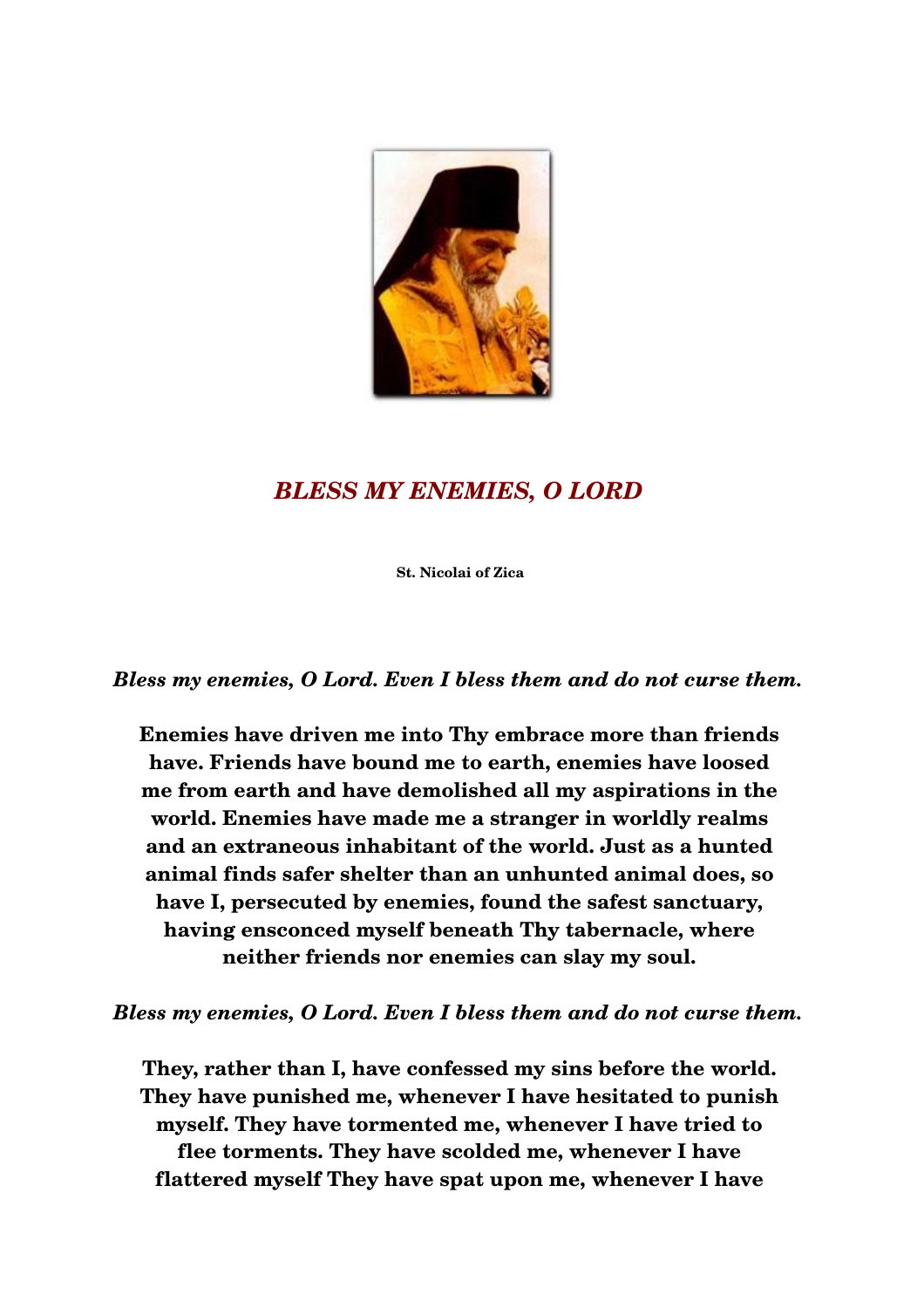#### *Bless my enemies, O Lord. Even I bless them and do not curse them.*

**Whenever I have made myself wise, they have called me foolish. Whenever I have made myself mighty, they have mocked me as though I were a dwarf. Whenever I have wanted to lead people, they have shoved me into the background. Whenever I have rushed to enrich myself, they have prevented me with an iron hand. Whenever I thought that I would sleep peacefully, they have wakened me from sleep. Whenever I have tried to build a home for a long and tranquil life,they have demolished it and driven me out. Truly, enemies have cut me loose from the world and have stretched out my hands to the hem of Thy garment.** 

#### *Bless my enemies, O Lord. Even I bless them and do not curse them.*

**Bless them and multiply them; multiply them and make them even more bitterly against me: So that my fleeing to Thee may have no return; so that all hope in men may be scattered like cobwebs; so that absolute serenity may begin to reign in my soul; so that my heart may become the grave of my two evil twins: arrogance and anger; so that I might amass all my treasure in heaven; ah, so that I may for once be freed from self deception, which has entangled me in the dreadful web of illusory life. Enemies have taught me to know what hardly anyone knows, that a person has no enemies in the world except himself. One hates his enemies only when he fails to realize that they are not enemies, but cruel friends. It is truly difficult for me to say who has done me more good and who has done me more evil in the world: friends or enemies. Therefore bless, O Lord, both my friends and my enemies. A slave curses enemies, for he does not understand. But a son blesses them, for he understands. For a son knows that his enemies cannot touch his life. Therefore he freely steps among them and prays to God for them.** 

*Bless my enemies, O Lord. Even I bless them and do not curse them.*

**Amen .**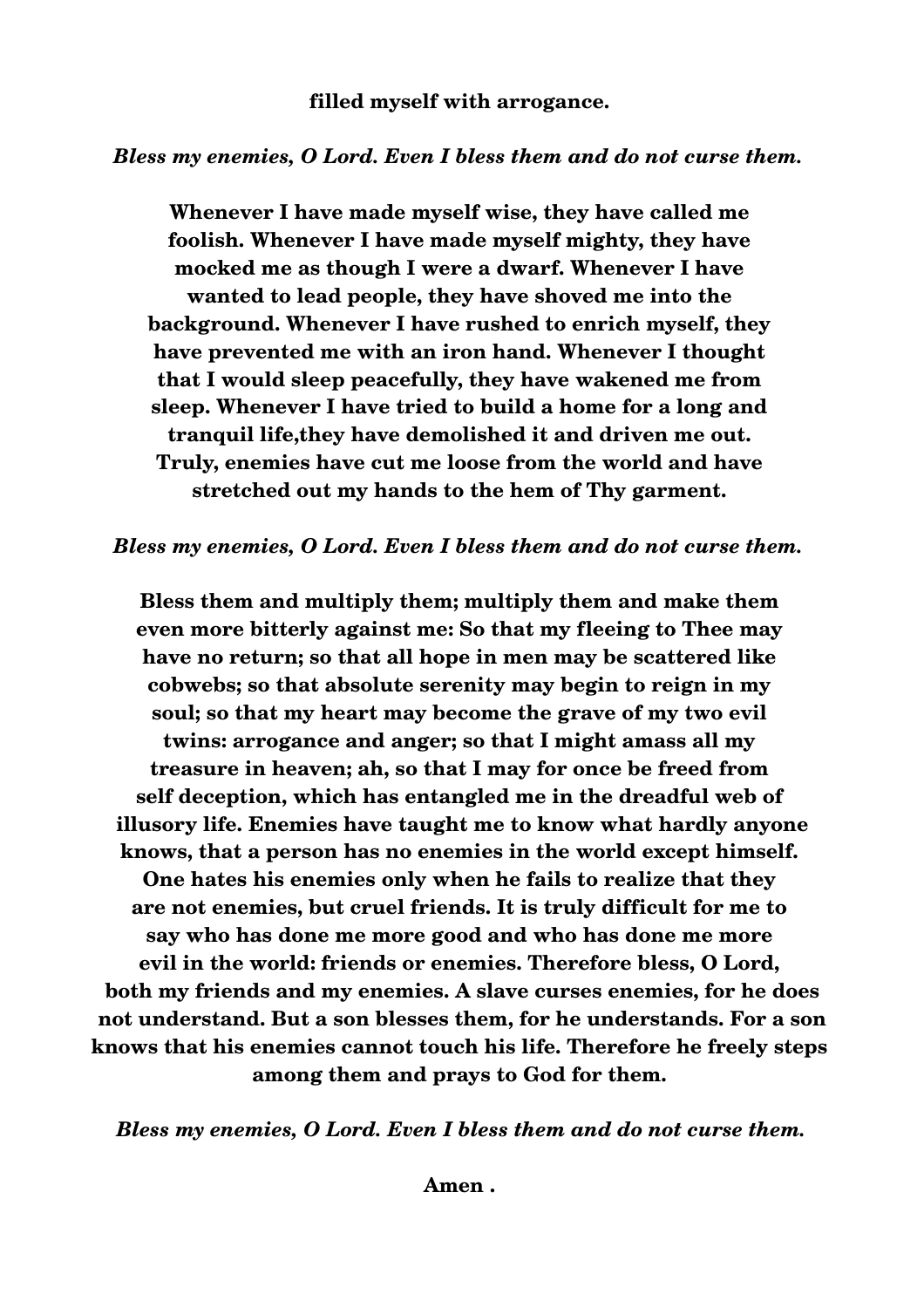

### *RECEIVE OUR PRAYERS, LORD!*

**Prayer of Saint Basil the Great**

**O God and Lord of the Powers, and Maker of all creation, Who, because of Thy clemency and incomparable mercy, didst send Thine Only-Begotten Son and our Lord Jesus Christ for the salvation of mankind, and with His venerable Cross didst tear asunder the record of our sins, and thereby didst conquer the rulers and powers of darkness; receive from us sinful people, O merciful Master, these prayers of gratitude and supplication, and deliver us from every destructive and gloomy transgression, and from all visible and invisible enemies who seek to injure us. Nail down our flesh with fear of Thee, and let not our hearts be inclined to words or thoughts of evil, but pierce our souls with Thy love, that ever contemplating Thee, being enlightened by Thee, and discerning Thee, the unapproachable and everlasting Light, we may unceasingly render confession and gratitude to Thee: The eternal** Father, with Thine Only-Begotten Son, and with Thine All-Holy, Gracious, and Life-Giving Spirit, now and ever, and unto ages of ages. **Amen.**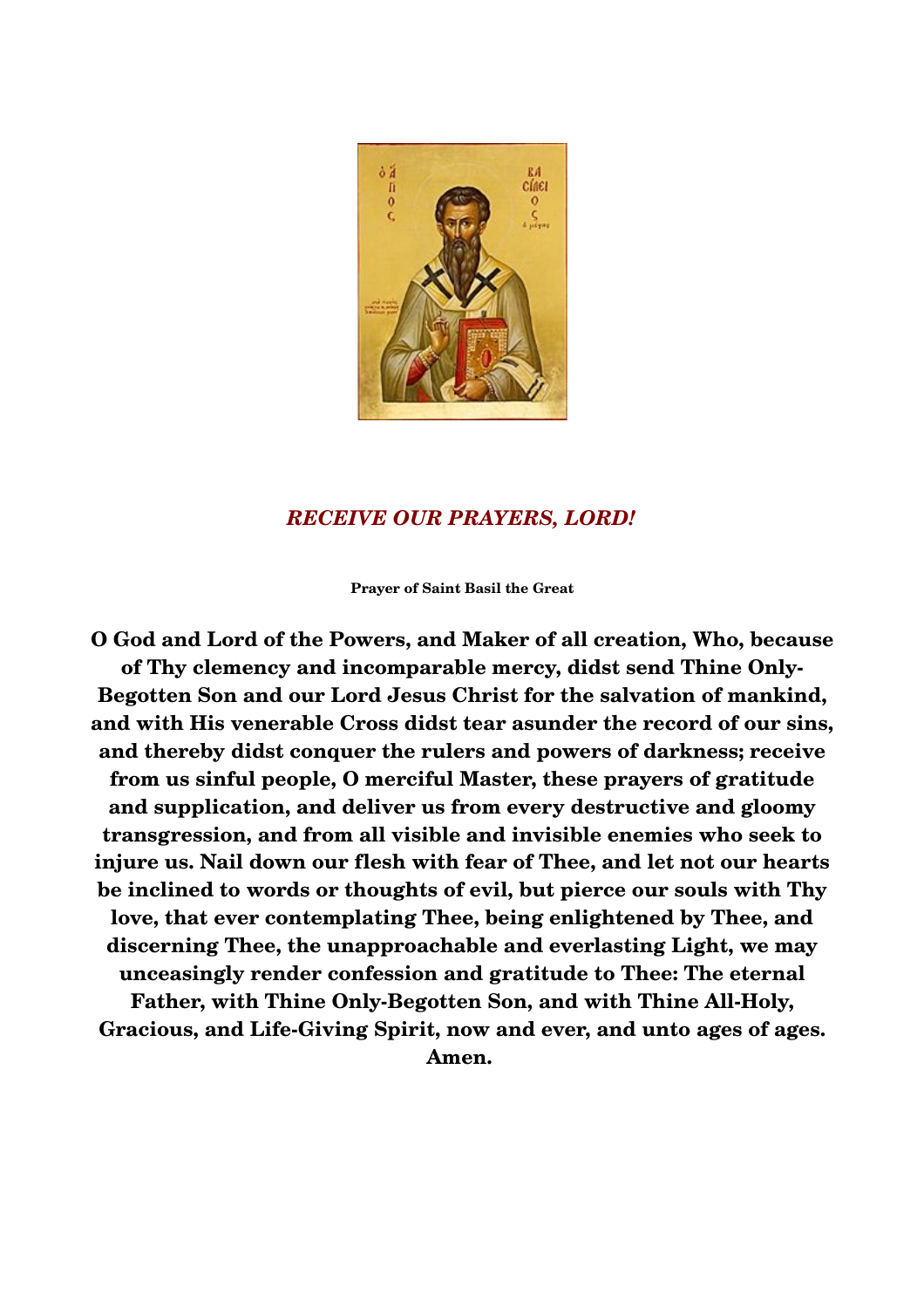

*PSALM 142*

#### *King David*

**Hear my prayer, O Lord, give ear to my supplications: in thy faithfulness answer me, and in thy righteousness. And enter not into judgment with thy servant: for in thy sight shall no man living be justified. For the enemy hath persecuted my soul; he hath smitten my life down to the ground; he hath made me to dwell in darkness, as those that have been long dead. Therefore is my spirit overwhelmed within me; my heart within me is desolate. I remember the days of old; I meditate on all thy works; I muse on the work of thy hands. I stretch forth my hands unto thee: my soul thirsteth after thee, as a thirsty land. Selah. Hear me speedily, O Lord: my spirit faileth: hide not thy face from me, lest I be like unto them that go down into the pit. Cause me to hear thy lovingkindness in the morning; for in thee do I trust: cause me to know the way wherein I should walk; for I lift up my soul unto thee. Deliver me, O Lord, from mine enemies: I flee unto thee to hide me. Teach me to do thy will; for thou art my God: thy spirit is good; lead me into the land of uprightness. Quicken me, O Lord, for thy name' sake: for thy righteousness'sake bring my soul out of trouble. And of thy mercy cut off mine enemies, and destroy all them that afflict my soul: for I am thy servant.**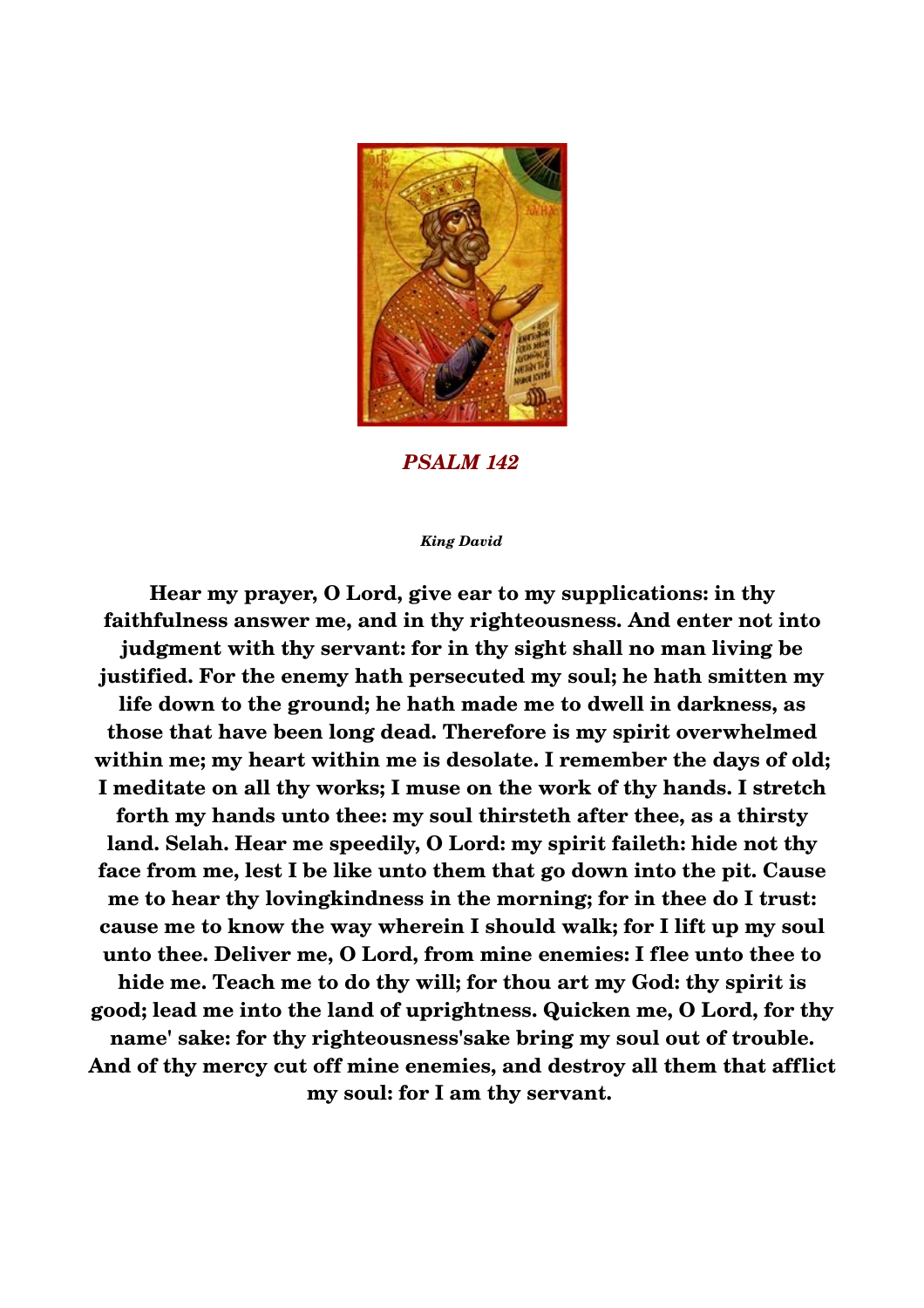

### *PRAYER*

 **St. Symeon the New Theologian** 

**Thou, Oh Christ, art the Kingdom of Heaven;** 

**Thou, the land promised to the meek;** 

**Thou, the meadowland of paradise;** 

**Thou, the hall of the celestial banquet;** 

**Thou, the ineffable bridal chamber;** 

**Thou, the table set for all;**

**Thou, the bread of life;** 

**Thou, the unheard of drink;**